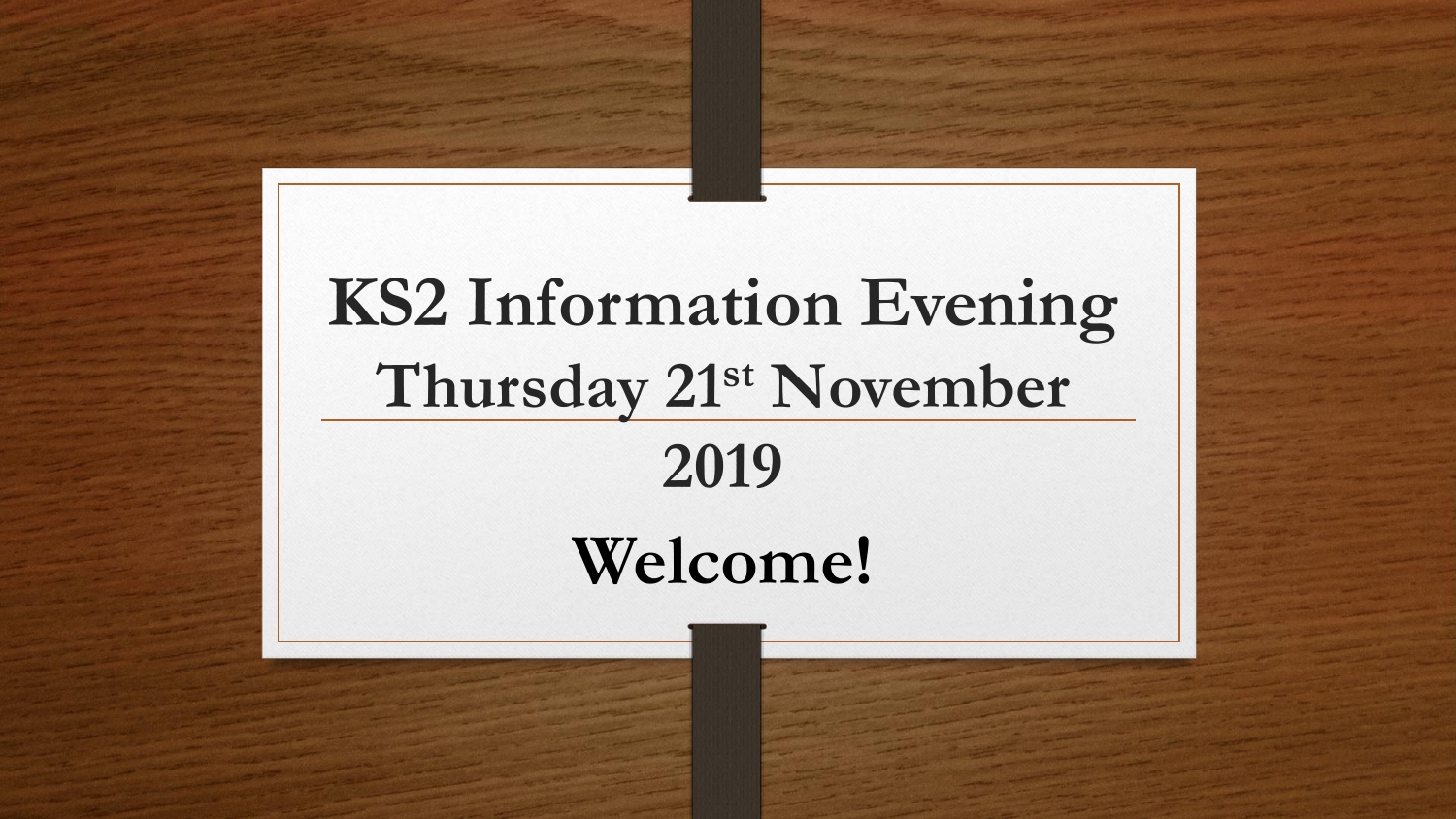## **Agenda for this evening:**

| English                                                    | <b>Head of</b><br>Year         | <b>Maths</b>                                    | English                                         |
|------------------------------------------------------------|--------------------------------|-------------------------------------------------|-------------------------------------------------|
| $\bullet$ Mr<br><b>Brenton</b><br>• Accelerate<br>d Reader | • Miss Howe<br>• SATS overview | • Mr Brennan<br>• Y5/Y6<br>Curriculum<br>• SATS | • Mr Brenton<br>• Y5/Y6<br>Curriculum<br>· SATS |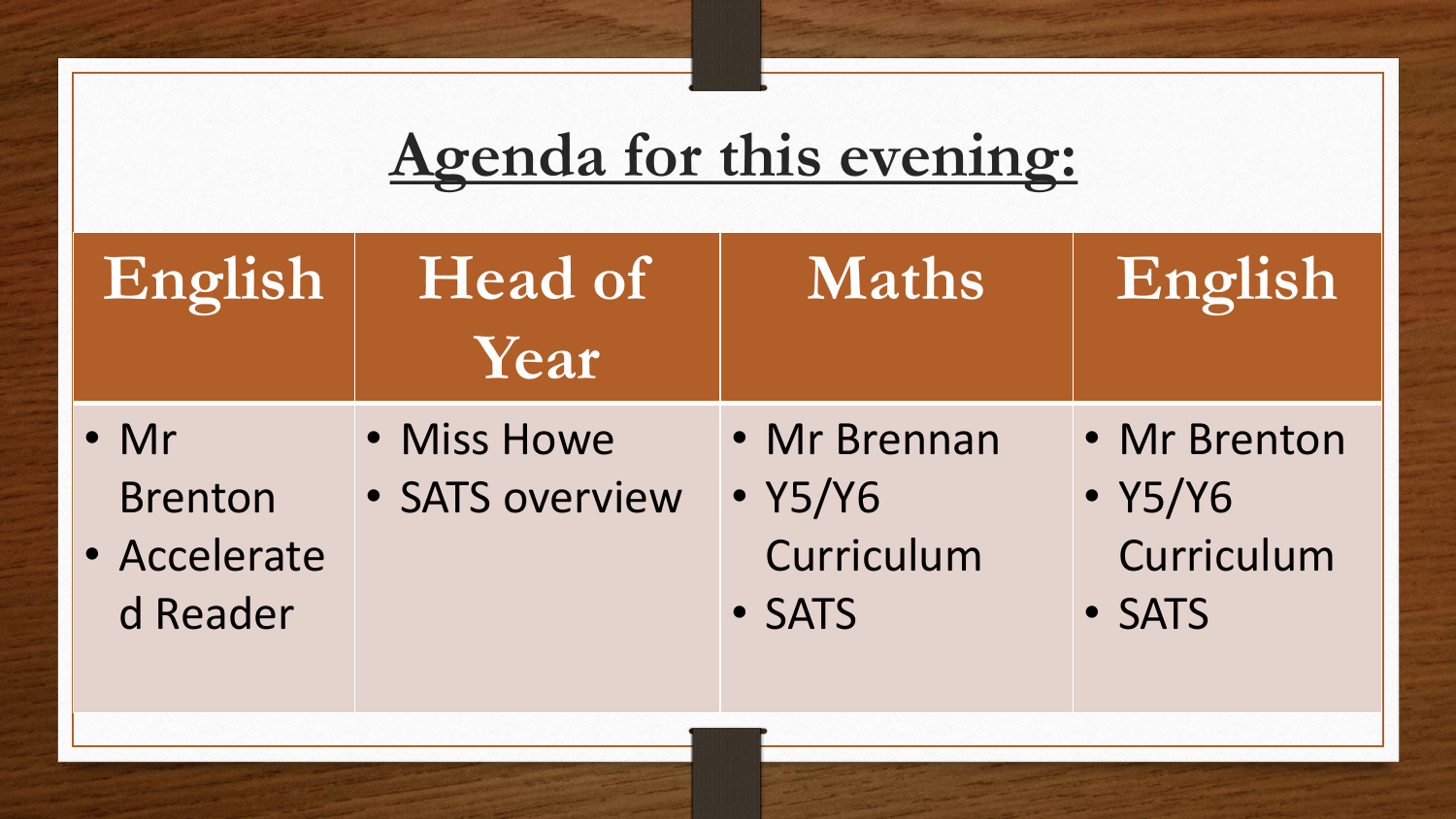## SATS Timetable 2020

| Date                    | <b>SATS</b> paper                |  |  |
|-------------------------|----------------------------------|--|--|
|                         | English grammar, punctuation and |  |  |
| Monday 11th May 2020    | spelling Paper 1: questions      |  |  |
|                         | English grammar, punctuation and |  |  |
|                         | spelling Paper 2: spelling       |  |  |
| Tuesday 12th May 2020   | Reading Comprehension            |  |  |
| Wednesday 13th May 2020 | Mathematics Paper 1: arithmetic  |  |  |
|                         | Mathematics Paper 2: reasoning   |  |  |
| Thursday 14th May 2020  | Mathematics Paper 3: reasoning   |  |  |
|                         |                                  |  |  |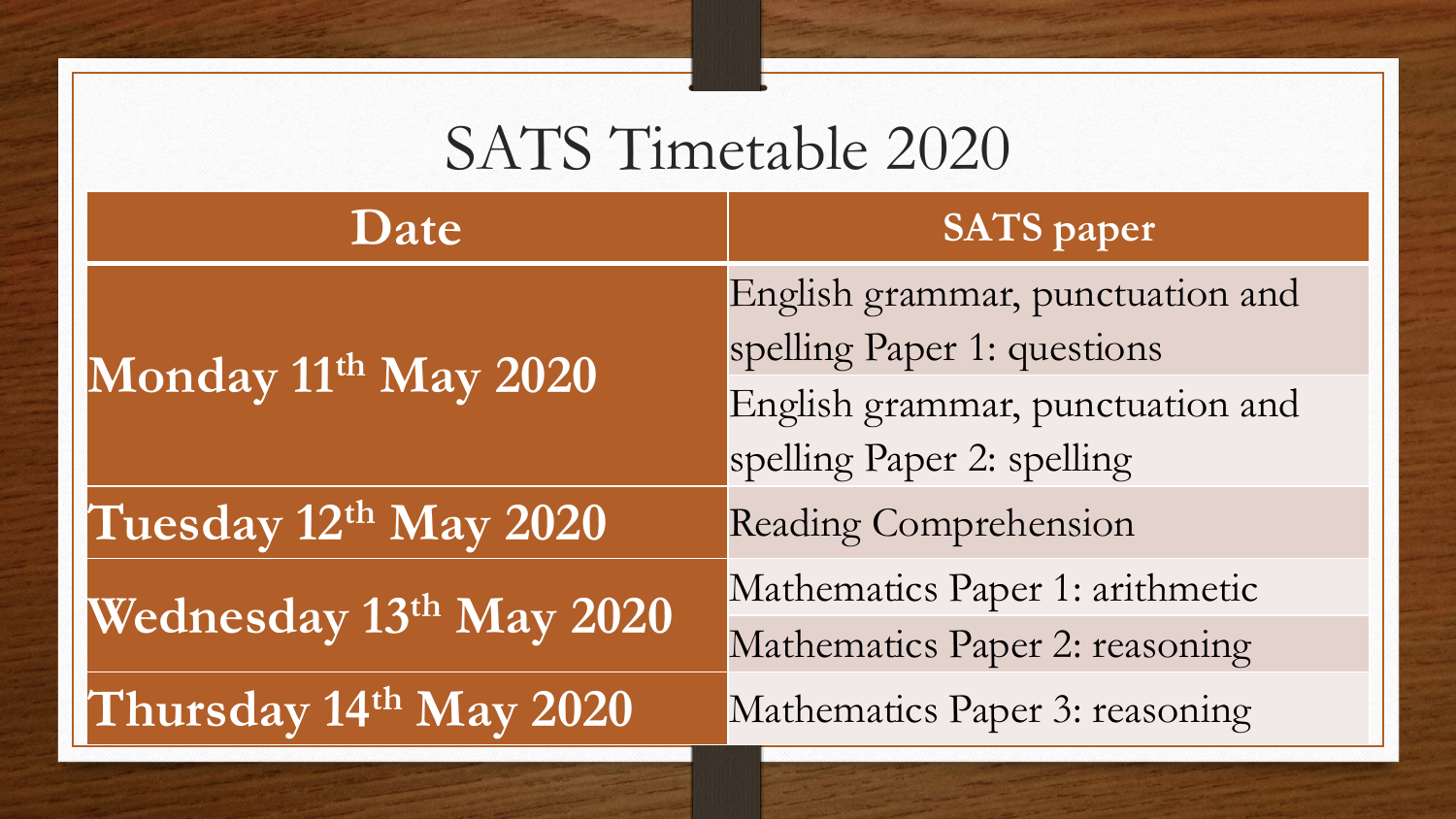|                                                         | Monday                                         | Tuesday                        | Wednesday                                           | Thursday                     | Friday                                               |
|---------------------------------------------------------|------------------------------------------------|--------------------------------|-----------------------------------------------------|------------------------------|------------------------------------------------------|
| $8:40 - 8:50$                                           |                                                |                                |                                                     |                              |                                                      |
| <b>REGISTRATION</b><br>$8:50 - 9:45$<br>LESSON 1        | GPS.<br><b>PAPER</b>                           |                                | <b>MATHS</b><br><b>PAPER</b>                        | <b>MATHS</b><br><b>PAPER</b> | English<br>lesson                                    |
| $9:45 - 10:40$<br>LESSON <sub>2</sub>                   | Paper 1                                        |                                | Paper 2                                             |                              |                                                      |
|                                                         | Paper 2                                        |                                |                                                     | Paper 3                      | Maths<br>lesson                                      |
| $10:40 - 10:55$                                         | B                                              | R.                             | E                                                   | A                            | ĸ                                                    |
| $10:55 - 11:50$<br>LESSON 3                             | Maths<br>lesson                                | <b>READING</b><br><b>PAPER</b> |                                                     | English<br>lesson            | Maths<br>lesson                                      |
| $11:50 - 12:45$<br>LESSON 4                             |                                                |                                |                                                     |                              |                                                      |
| $12:45 - 13:30$                                         |                                                | U                              | $\mathbf N$                                         | $\overline{c}$               | н                                                    |
| 13:30 - 13:55 REG<br>$13:55 - 14:20$<br><b>ASSEMBLY</b> | <b>WHOLE SCHOOL</b><br><b>ASSEMBLY</b><br>(RC) | <b>K52 ASSEMBLY</b>            | <b>WHOLE SCHOOL</b><br><b>ASSEMBLY</b><br>(RJ&HYMN) | <b>Class ASSEMBLY</b>        | WHOLE SCHOOL<br><b>ASSEMBLY</b><br>(AH/ GUEST)*MATHS |
| $14:20 - 15:20$<br>LESSON 5                             |                                                | <b>MATHS</b><br><b>PAPER</b>   |                                                     |                              |                                                      |
|                                                         |                                                | Paper 1                        |                                                     |                              |                                                      |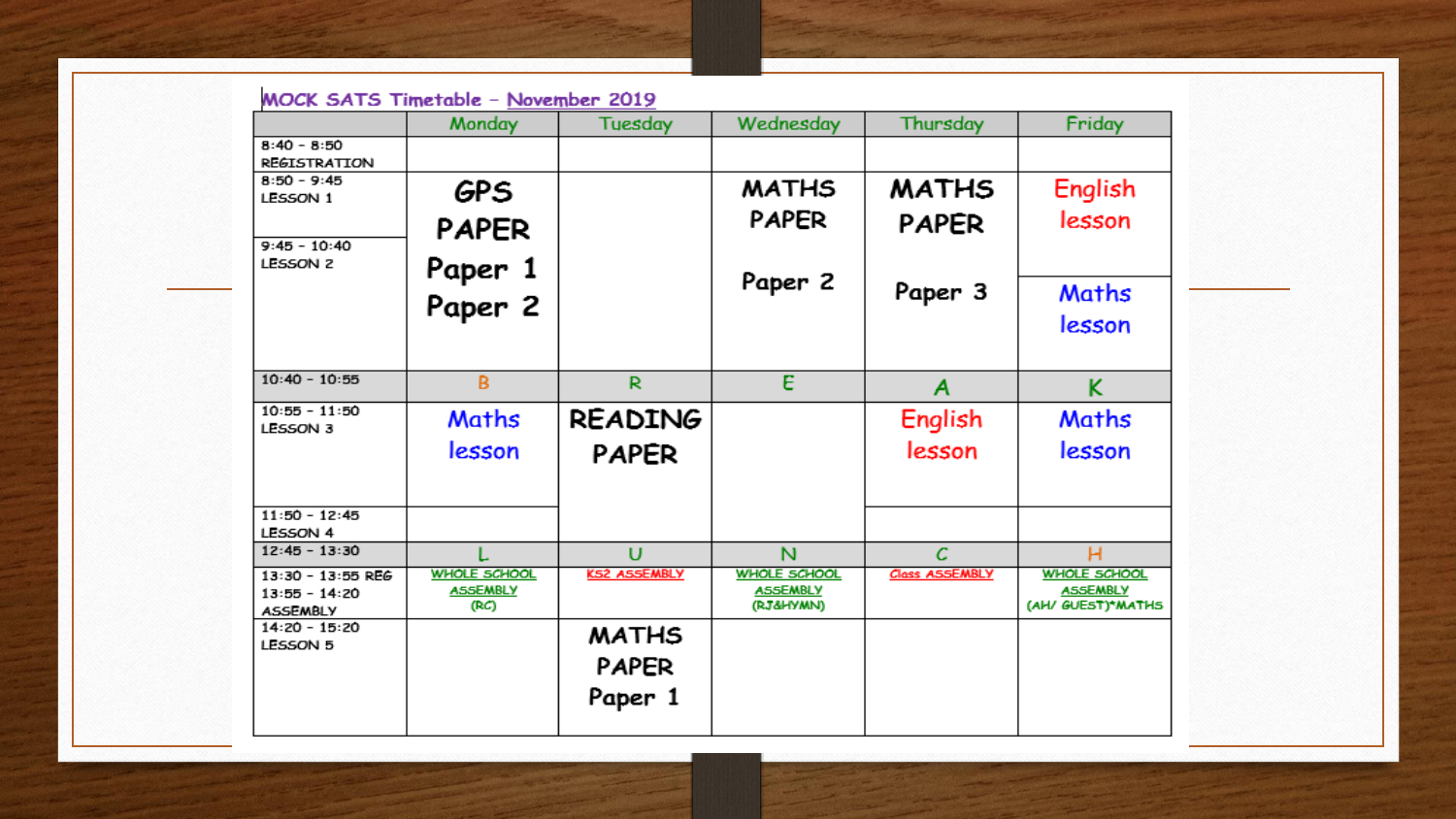#### MOCK SATS Timetable - February 2020

|                                                                    | Monday                         | Tuesday                        | Wednesday                               | Thursday                                | Friday |
|--------------------------------------------------------------------|--------------------------------|--------------------------------|-----------------------------------------|-----------------------------------------|--------|
| $8:40 - 8:50$<br><b>REGISTRATION</b>                               |                                |                                |                                         |                                         |        |
| $8:50 - 9:45$<br>LESSON 1<br>$9:45 - 10:40$<br>LESSON <sub>2</sub> | GPS<br><b>PAPER</b><br>Paper 1 | <b>READING</b><br><b>PAPER</b> | <b>MATHS</b><br><b>PAPER</b><br>Paper 1 | <b>MATHS</b><br><b>PAPER</b><br>Paper 3 |        |
| $10:40 - 10:55$                                                    | B                              | R                              | E                                       | A                                       |        |
| $10:55 - 11:50$<br>LESSON 3                                        | Paper 2                        |                                | <b>MATHS</b><br><b>PAPER</b>            |                                         |        |
| $11:50 - 12:45$<br>LESSON 4                                        |                                |                                | Paper 2                                 |                                         |        |
| $12:45 - 13:30$                                                    |                                | U                              | N                                       | $\mathcal{C}$                           | н      |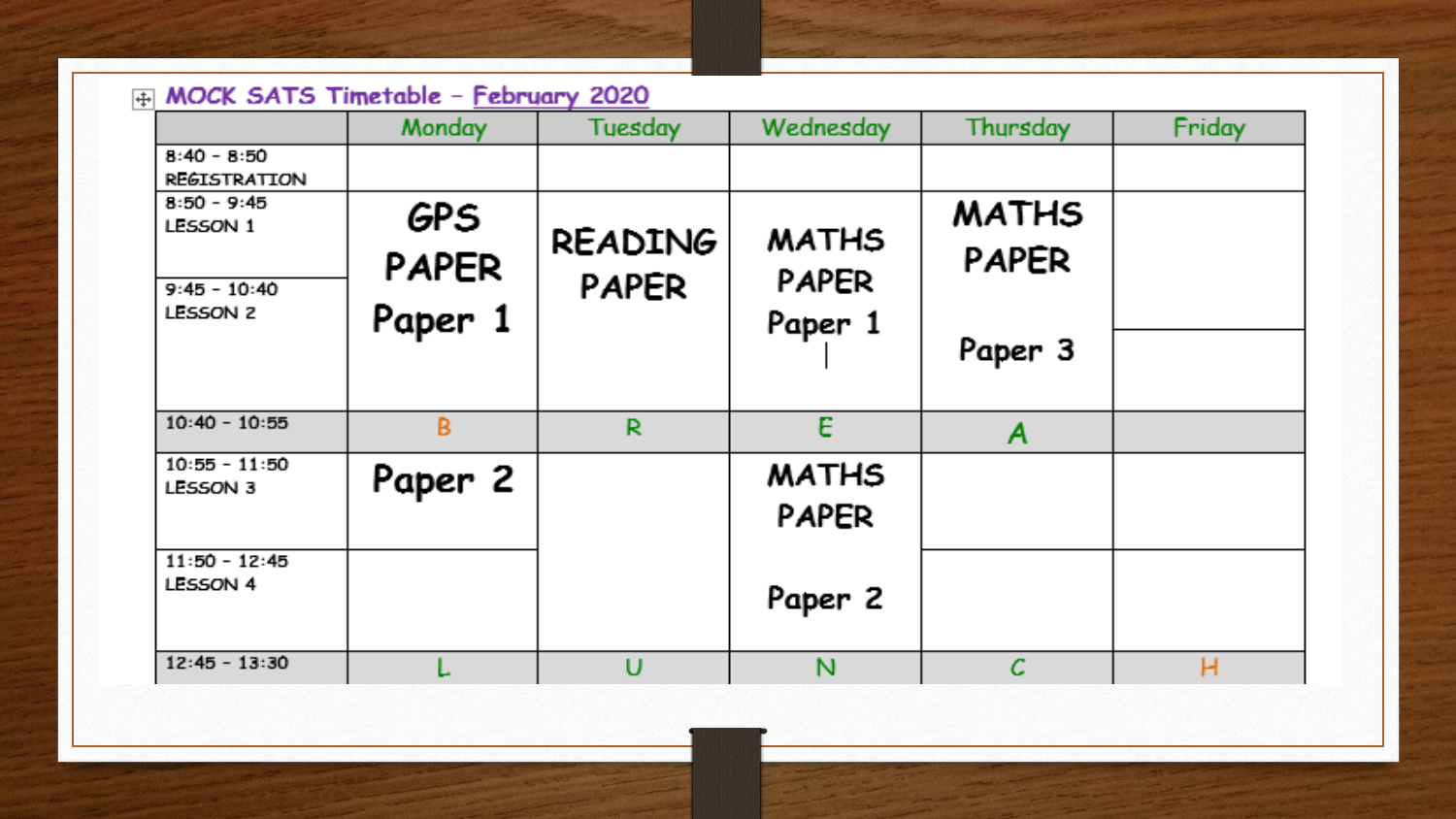# Top tips!

- **Get a good nights sleep**
- **Have breakfast**
- **Bring a water bottle**
- **Have a pencil case with spare pens and pencils**
- **Have tissues for sniffles and sneezes**